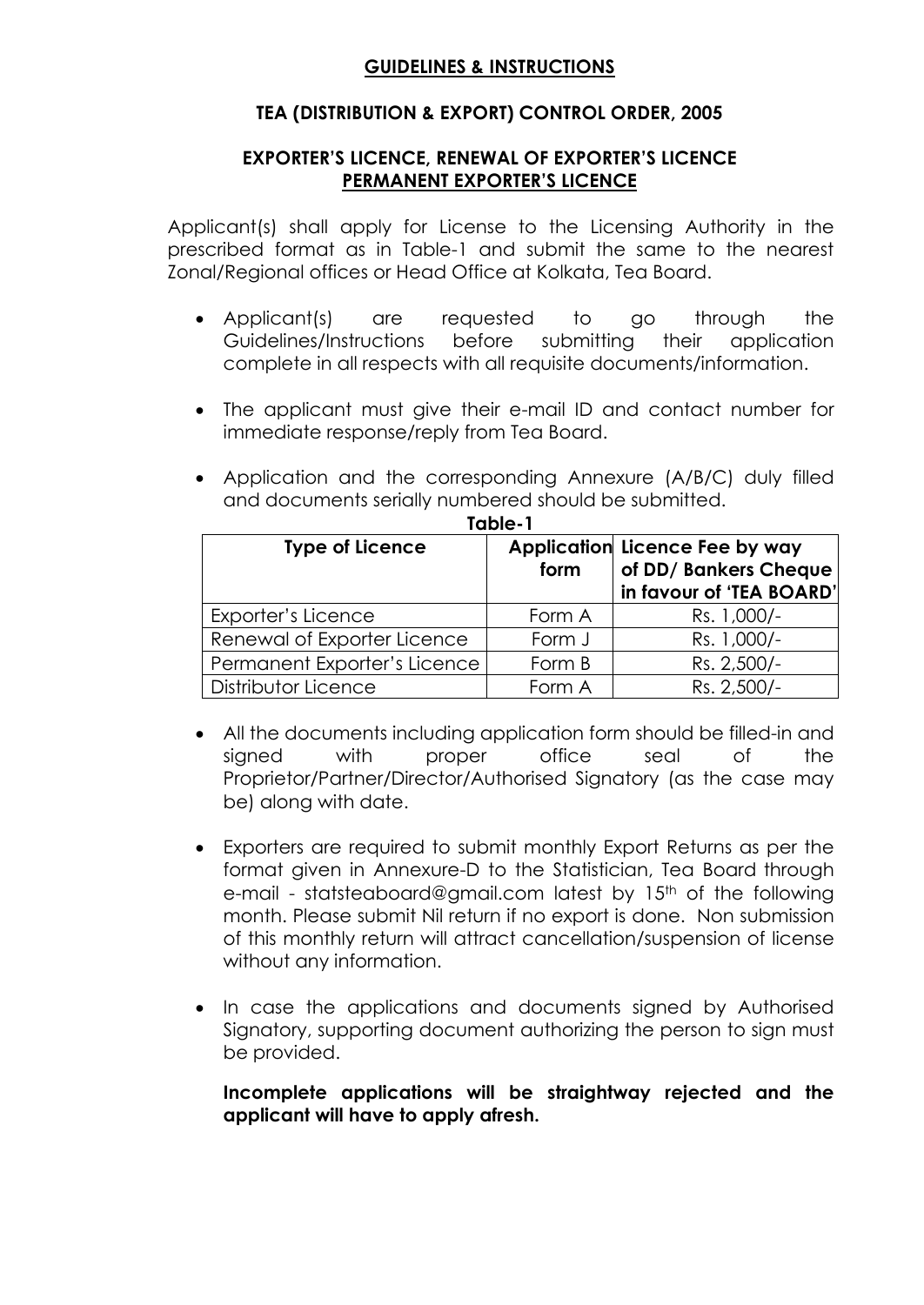### **FRESH/ RENEWAL/PERMANENT EXPORTER/ DISTRIBUTOR LICENCE**

| The below mentioned each document should be self attested with the<br>seal of the company.<br>These should be arranged in the below mentioned sequence.<br>Applicant should put<br>mark in this annexure against the document<br>$\lambda$<br>submitted.                        |  |  |  |  |
|---------------------------------------------------------------------------------------------------------------------------------------------------------------------------------------------------------------------------------------------------------------------------------|--|--|--|--|
| (For office use)<br>(For applicant<br>Pg. No.<br>use)                                                                                                                                                                                                                           |  |  |  |  |
| a) Application Form 'A' / 'J '/'B'/'A' duly filled in and signed along with date<br>and seal of the Proprietor/ /Director/ Partner as the case may be.                                                                                                                          |  |  |  |  |
| b) Licence fee of Rs.1000/1000/2500/2500/- by D.D/Bankers cheque drawn in<br>favour of Tea Board, Kolkata as the case may be as per Guidelines.                                                                                                                                 |  |  |  |  |
| c) Copy of Original Importer & Exporter Code (IEC) issued by DGFT duly<br>attested with seal of the Company and matching with the address given in the<br>application form 'A'.                                                                                                 |  |  |  |  |
| Name<br>d)<br>1.<br>Residential address/Contact Nos. and<br>2.<br>3.<br>Residential address proof such as copy of Voter Card/Driving<br>License/Passport etc. of each of Directors/ Partners/ Proprietor as the case<br>may be (duly attested and affixing seal of the company) |  |  |  |  |
| e) Declaration in the letter head pad to the effect that Directors/ Partners/<br>Proprietor is/are not associated with any other tea company whose licence<br>has been cancelled/ suspended by the Tea Board, duly attested with seal of<br>the company.                        |  |  |  |  |
| f) Authorisation letter for signing documents on behalf of company.                                                                                                                                                                                                             |  |  |  |  |
| g) Declaration by applicant company showing the status of Export Return<br>submission to Tea Board for the last 3 years (only for Renewal /Permanent<br>License)                                                                                                                |  |  |  |  |
| Name and Signature of the applicant with seal<br>Place:<br>Date:                                                                                                                                                                                                                |  |  |  |  |

**Please staple/pin the documents and number each page serially and**  mentioned the page no. of concerned documents against the Box at **Annexure-I above.**

#### **FOR OFFICE USE ONLY**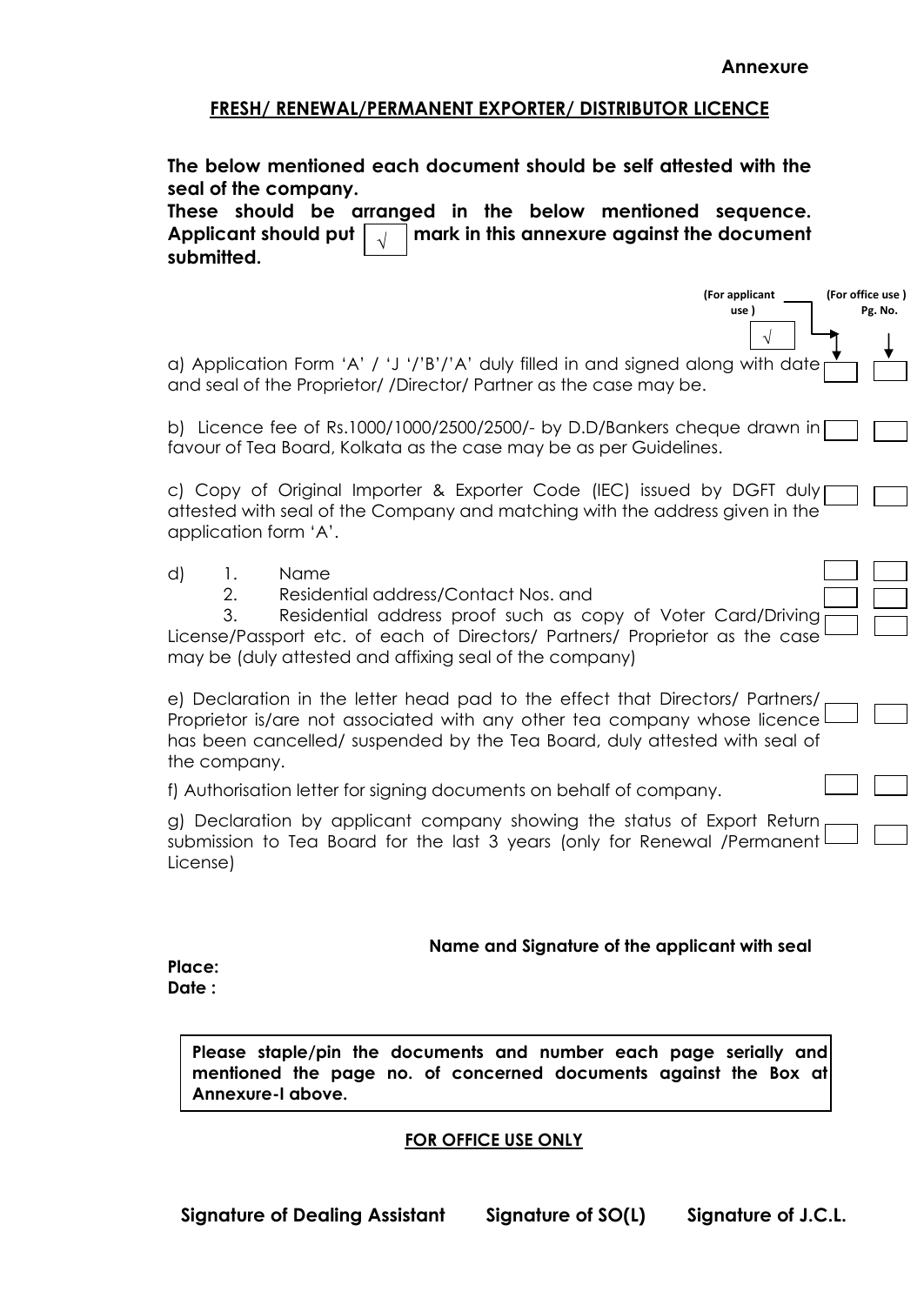### **FORM - A**

### ( See paragraph  $-4(1)$  ) Application for business licence under paragraph 4 (1) of the Tea (Distribution and Export) Control Order 2005.

#### *Original Duplicate*

To The Licensing Authority, Tea Board, 14, B.T.M. Sarani, KOLKATA-1.

Sir,

I/We\* apply for a business licence to carry on business in manufactured tea as Distributors\* Exporter . I/We\* furnish the necessary particulars below:-

| SI.No. | Particulars                       |                                            |
|--------|-----------------------------------|--------------------------------------------|
|        | Name of applicant company (in     |                                            |
|        | block letters) (in the case of a  |                                            |
|        | partnership concern the names of  |                                            |
|        | all the partners should be given) |                                            |
| 2      | address<br>which<br>(to<br>Full   |                                            |
|        | correspondence should be sent)    |                                            |
| 3      | Nature of business licence        | Exporter's business licence / Distributors |
|        | required                          | business licence*                          |
| 4      | Full address of the<br>various    |                                            |
|        | premises, if any, in which the    |                                            |
|        | applicant intends to do business, |                                            |
|        | or where blending and<br>/or      |                                            |
|        | packing will be done              |                                            |
| 5      | Proprietary marks                 |                                            |
| 6      | Amount of fees paid               |                                            |

I/We\* have carefully read and understood the Tea (Distribution and Export) Control Order, 2005 and hereby agree to abide by the provisions of the said Order.

Yours faithfully,

Place............................ Date.......................…..

Signature (s) of applicant (s)

(\*Score out the word not applicable) Note 1:- This application should be signed in the case of Companies by the Secretaries, or Managing Agents, or an authorised Agents and in the case of partnership concerns by one of the authorised partners, and in case of Individuals the word 'Sole Proprietor', should be appended after signature.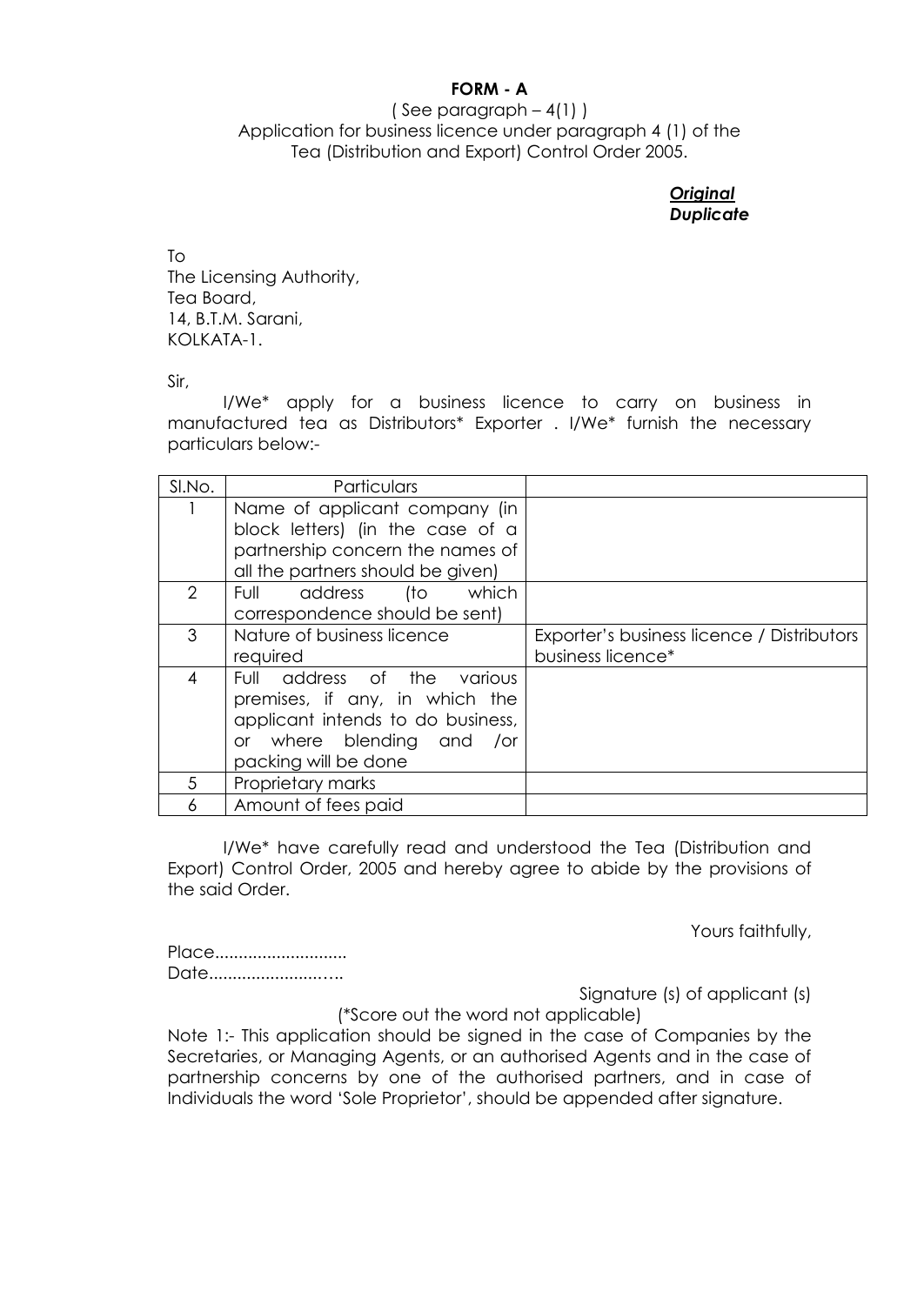### **FORM - J** (See paragraph 14(1)) **Application under paragraph 14(1) of the Tea (Distribution and Export) Control Order 2005, for renewal of business licence.**

*Original Duplicate*

To The Licensing Authority, Tea Board, 14, B.T.M. Sarani (Brabourne Road), Kolkata - 700 001.

Sir,

I/We\* apply for the renewal of Exporter's business licence No.............…..dated................. issued by you, which is returned herewith. I/We\* furnish the necessary particulars below:-

| SI.No. | Particulars                                                                                                                                        |  |
|--------|----------------------------------------------------------------------------------------------------------------------------------------------------|--|
|        | Name of applicant company<br>lin.<br>block letters) (in case of partnership<br>concern the names of all the partners                               |  |
|        | should be given)                                                                                                                                   |  |
| 2      | Full address (to which correspondence<br>should be sent)                                                                                           |  |
| 3      | Nature of business licence required                                                                                                                |  |
| 4      | Full address of the various premises, if<br>any in which the applicant intends to<br>do business, or where blending and/or<br>packing will be done |  |
| 5.     | <b>Proprietary Marks</b>                                                                                                                           |  |
|        | Amount of fees paid                                                                                                                                |  |

I / We\* have carefully read and understood the Tea (Distribution and Export) Control Order, 2005, and hereby agree to abide by the provisions of the said Order.

Yours faithfully,

Place...............................

Date................................ Signature(s) of the applicant(s)

(\*Score out the Word not applicable)

Note 1-- This applicant should be signed in the case of Company by the Secretary or Managing Agent or an authorised agent and in the case of partnership concerns by one of the authorised partners and in case of individuals the words 'Sole Proprietor' should be appended after signature.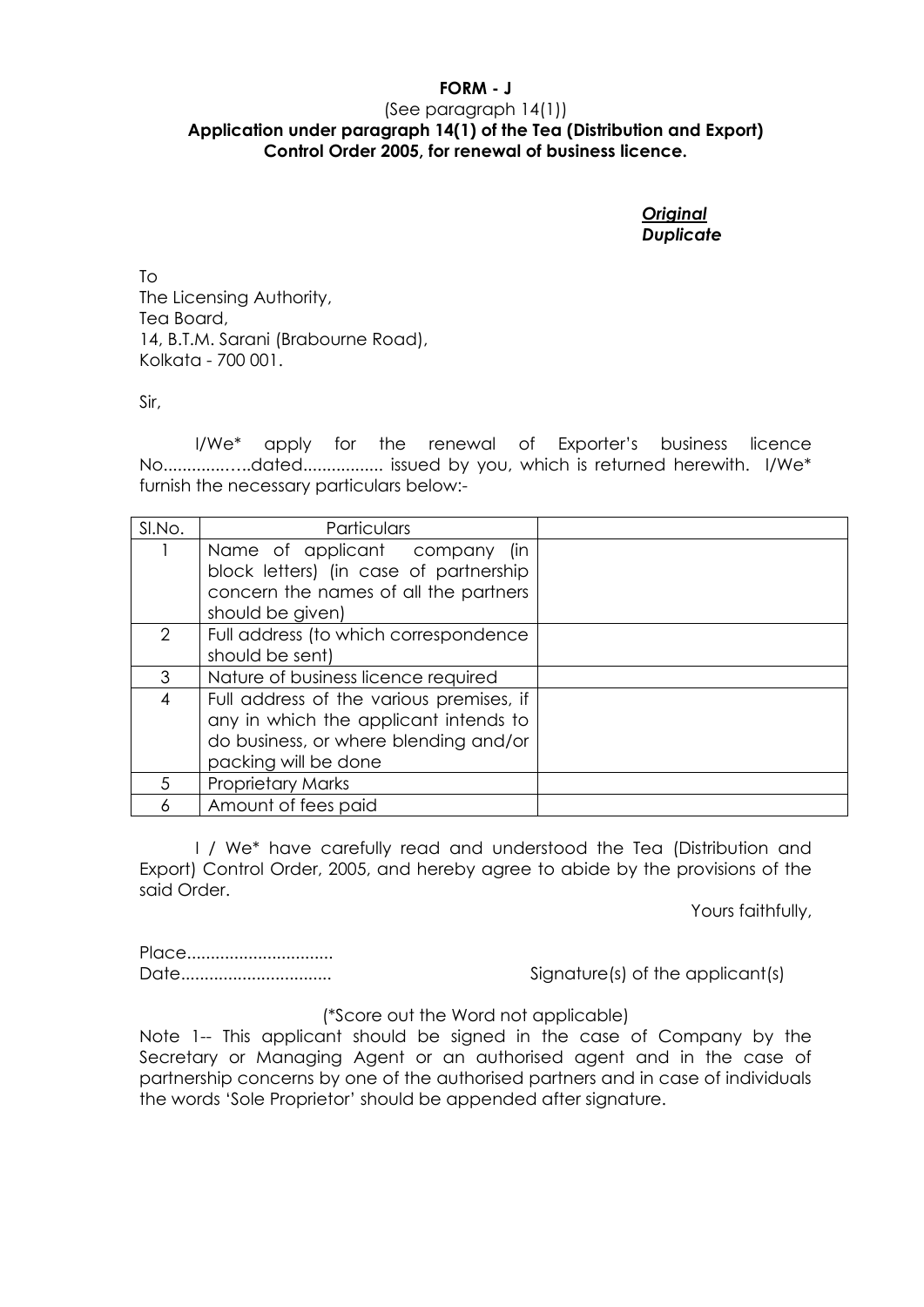#### **FORM - B**

[See paragraph 4(2)]

Application under paragraph 4(2) of the Tea (Distribution & Export) Control Order 2005, for conversion of a business licence into a permanent business licence.

### *Original Duplicate*

To The Licensing Authority, Tea Board, 14 BTM Sarani (Brabourne Road), KOLKATA- 700 001

Sir,

I/We\* apply for the conversion of Exporter's business licence No……………… dated …………….. issued by you into permanent business licence which is returned herewith. I/We\* mention the necessary particulars below :-

| SI.No.         | Particulars                                                                                                                                           |  |
|----------------|-------------------------------------------------------------------------------------------------------------------------------------------------------|--|
|                | Name of applicant company<br>(in block letters) (in case of<br>partnership concern the names<br>of all the partners should be<br>given)               |  |
| $\overline{2}$ | (to which<br>Address<br>Full<br>correspondence should<br>be<br>sent)                                                                                  |  |
| 3              | Nature of business licence<br>required                                                                                                                |  |
| 4              | Full address of the various<br>premises, if any in which the<br>applicant intends to do<br>business, or where blending<br>and/or packing will be done |  |
| 5              | <b>Proprietary Marks</b>                                                                                                                              |  |
| 6              | Amount of fees paid                                                                                                                                   |  |

I/We\* have carefully read and understood the Tea (Distribution & Export) Control Order, 2005 and hereby agree to abide by the provisions of the said order.

Yours faithfully,

Signature(s) of the applicant(s)

Place \_\_\_\_\_\_\_\_\_\_\_\_\_ Date\_\_\_\_\_\_\_\_\_\_\_\_\_\_

(\*Score out the word not applicable)

Note 1-- This applicant should be signed in the case of Company by the Secretary or Managing Agent or an authorised agent and in the case of partnership concerns by one of the authorised partners and in case of individuals the words 'Sole Proprietor' should be appended after signature.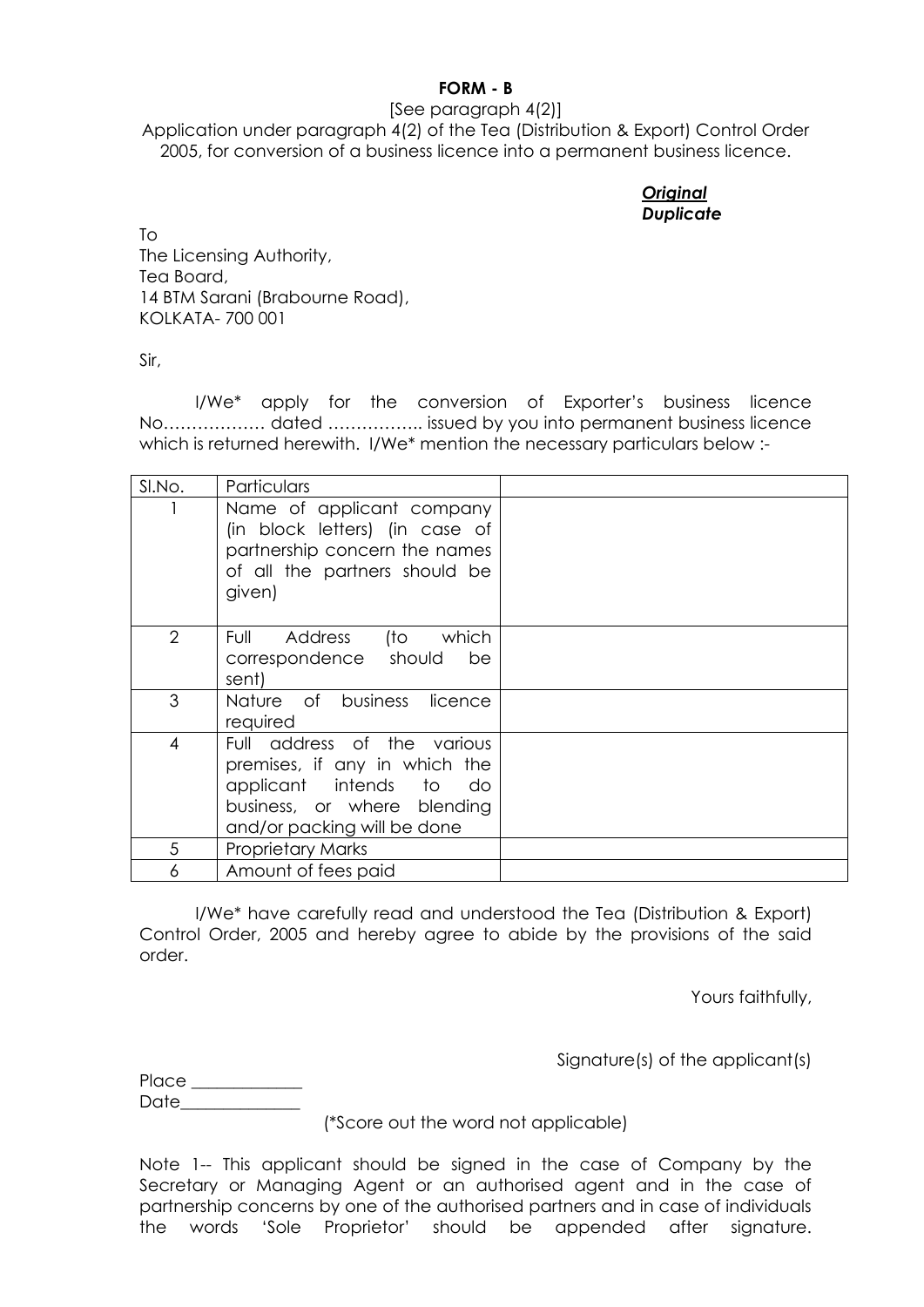### **Category wise Type wise Exports of Tea from India** ANNEXURE-D

[To be submitted under Para - 30 of the Tea (Distribution and Export) Control Order 2005]

Name of the Exporter :

Address :

Phone / Fax / Email ID.

Exporter License No. **Import-** Export Code No.

Return for the Month : Year

**This Month To-Date Name of the Customs/ICD (Where Customised) Port from which Shipment was made Country to which exported** Variety of Tea **Type of Tea** Quantity **(in Kgs) FOB Value (in Rs) Quantity (in Kgs) FOB Value (in Rs)** Green Bulk Tea Packet Tea (Upto 1Kg) Tea Bags C.T.C Bulk Tea Packet Tea (Upto 1Kg) Tea Bags Orthodox Bulk Tea Packet Tea (Upto 1Kg) Tea Bags Darjeeling Bulk Tea Packet Tea (Upto 1Kg) Tea Bags Organic Bulk Tea Packet Tea (Upto 1Kg) Tea Bags Oolong Bulk Tea Packet Tea (Upto 1Kg) Tea Bags Instant Tea Quick Brewing Black tea Tea Aroma Flavoured Tea Packet Tea (Upto 1 Kg) Tea Bags **Grand Total**

(Please submit a 'NIL' return, if there is no export for the month) Date : Signature of Manager / Authorised Signatory

**To be submitted directly to Statistician, Tea Board, through e-mail - statsteaboard@gmail.com by 15th of the following month.**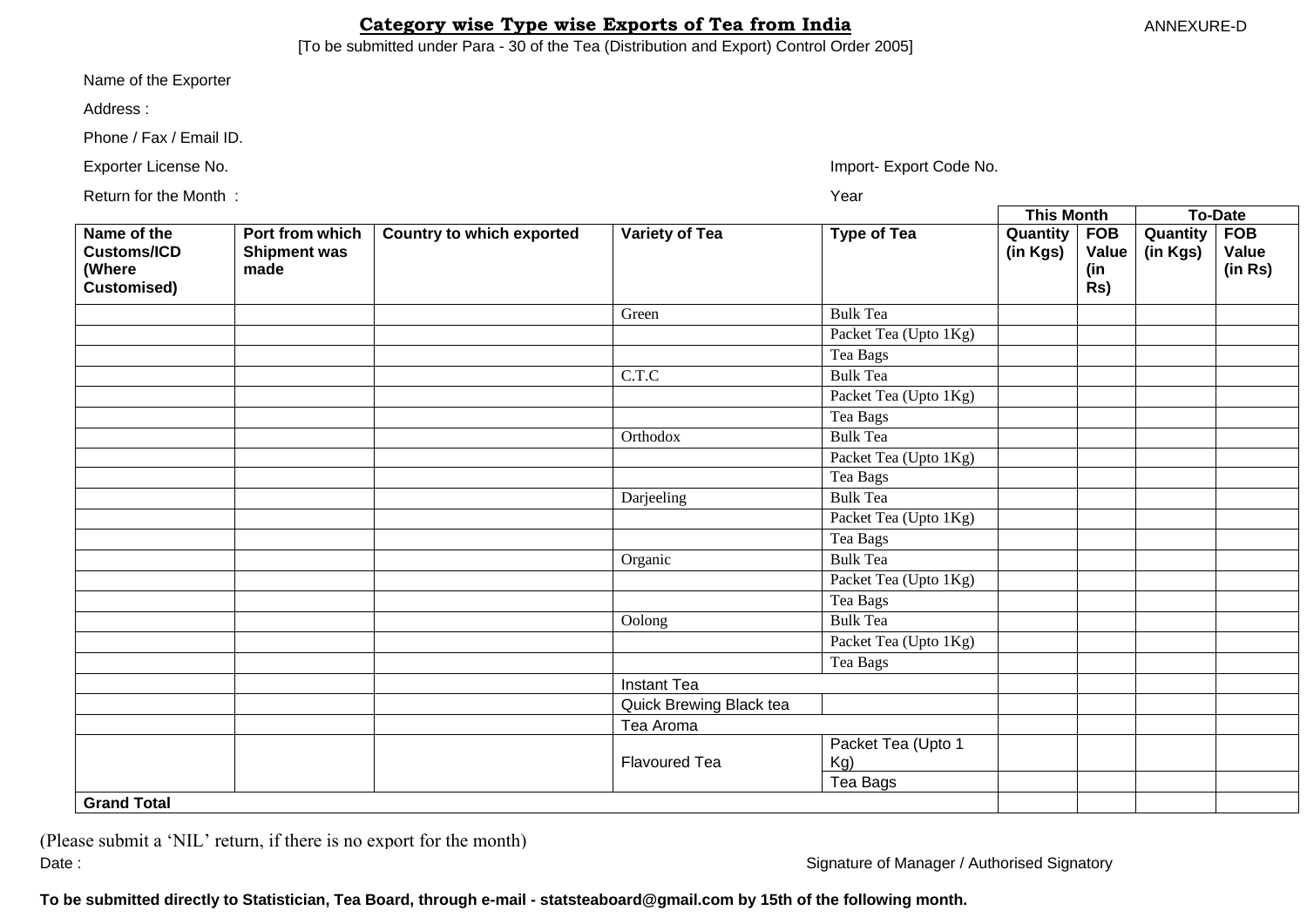# **KOLKATA**

Tea Board

14, BTM Sarani, Kolkata - 700 001.

Tel. :033-22351411

Fax:033-22215715

E-mail :**[secy@teaboard.gov.in](mailto:secy@teaboard.gov.in) [secytboard@gmail.com](mailto:%20%20%20%20%20%20%20%20%20%20secytboard@gmail.com)**

Website : www.teaboard.gov.in

# **DELHI**

Tea Board 13/2 Jam Nagar House, Sajahan Road, New Delhi - 110 011

Tel. : 011-23074179, 23625930-F

Mob. : 09811100236, 23543513-R

# **COONOOR**

Executive Director, Tea Board, Shelwood Coonoor Club Road, Post Box No. 6, Coonoor - 643 101, Nilgiri, South India

Tel. : 0423-2231638/2230316\*[D]

Fax : 0423-2232332, 2231484-Res.

E-mail : **[teaboardcoonoor@rediffmail.com](mailto:teaboardcoonoor@rediffmail.com)**

# **KOCHI**

Joint Controller of Licensing Tea Board Indira Gandhi Road, Willingdon Island, Kochi - 682 003, Kerala.

Tel. :0484-2666523/2340481

Fax :0484-2666648

E-mail :**[teaboardkochi@hotmail.com](mailto:teaboardkochi@hotmail.com)**

# **GUWAHATI**

Assistant Director of Tea Development, Housefed Complex, 5th floor, Beltola-Basistha Road, Dispur, Guwahati-781006

Tel: 0361-2234257/2234258, Fax: 0361-2234251

E-mail : **[teaboardghy@hotmail.com](mailto:teaboardghy@hotmail.com)**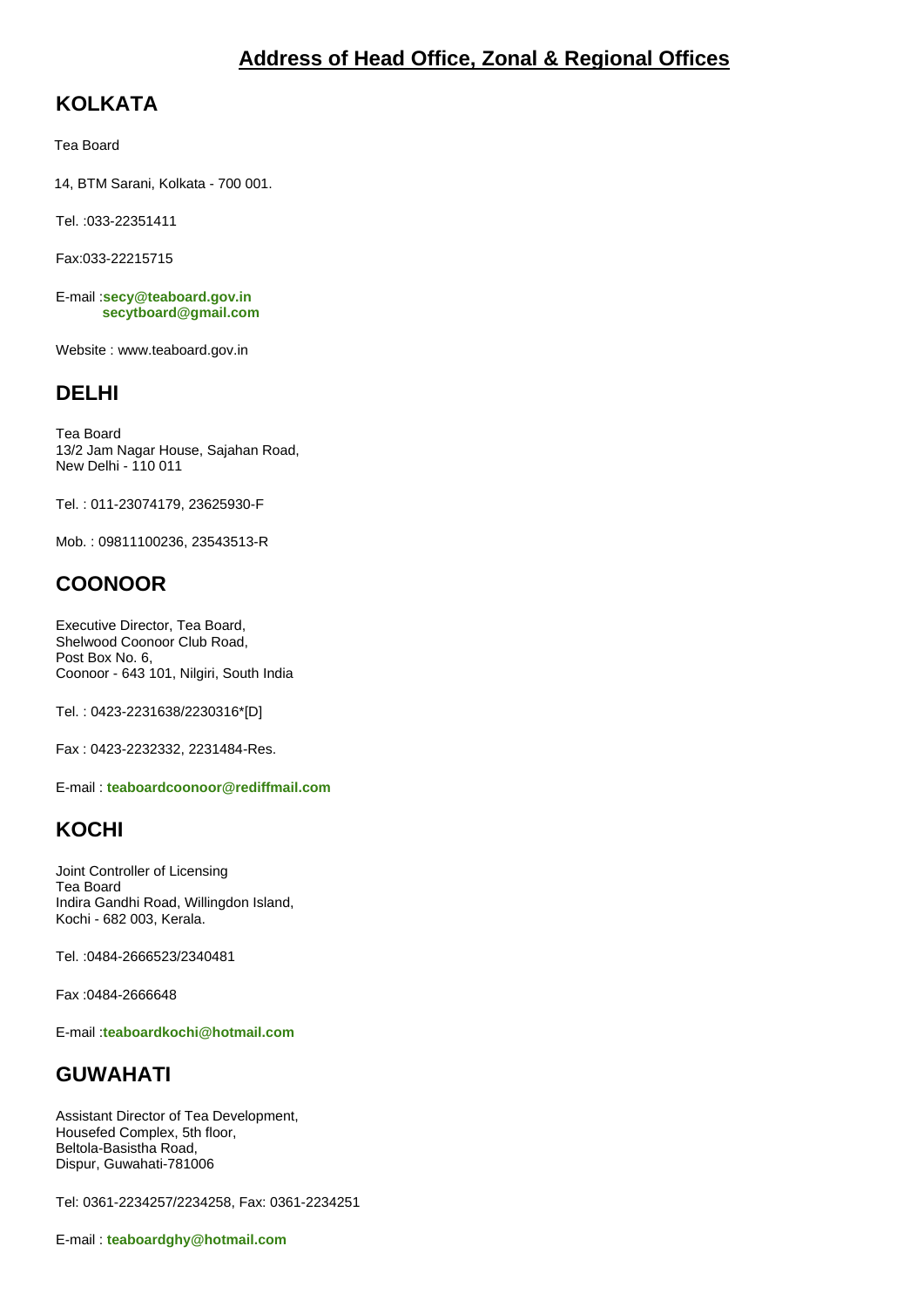# **JORHAT**

Executive Director,

North Eastern Zonal Office Tea Board, Tea Research Association Complex, Cinnamara Jorhat-785001, Assam

Tel: 0376-2360066 Fax 2360068

E-mail : **[teaboardjorhat@gmail.com](mailto:teaboardjorhat@gmail.com)**

## **DIBRUGARH**

Dy. Director of Tea Development (Plantation), Tea Board, West Chowkidingee T.R. Phukan Road, Dibrugarh - 786 001

Tele fax: 0373-2322932 E-mail: **[teaboarddibrugarh@gmail.com](mailto:teaboarddibrugarh@gmail.com)**

## **TEZPUR**

Asst. Director of Tea Development, Tea Board Mission Charali, Opp. Trade & Industry Building, P.O. Dekargaon, Tezpur-784 501, Dist. Sonitpur, Assam.

Tel : 03712-255664

E-mail : **[teaboardtezpur@yahoo.com](mailto:teaboardtezpur@yahoo.com)**

# **SILCHAR**

Asst. Director of Tea Development, Tea Board Club Road, Silchar - 788 001, Dist. : Cachar, Assam.

Tel. : 03842-232518

E-mail : **[silchar\\_tboard@rediffmail.com](mailto:silchar_tboard@rediffmail.com)**

# **AGARTALA**

Assistant Director of Tea Development, Akhaura Road, Fire Brigade, Chowmuhani Agartala - 799 001, Tripura (West) Tel. : 0381-2324182

# **SILIGURI**

Dy. Director of Tea Development (Plantation), Sahid Bhagat Singh Commercial Complex,( 3rd floor ), 2nd Mile, Sevoke Road, Siliguri, West Bengal

Tel/Fax : 0353-2544778/2540209

E-mail : **[kkbkolkata@gmail.com](mailto:kkbkolkata@gmail.com)**